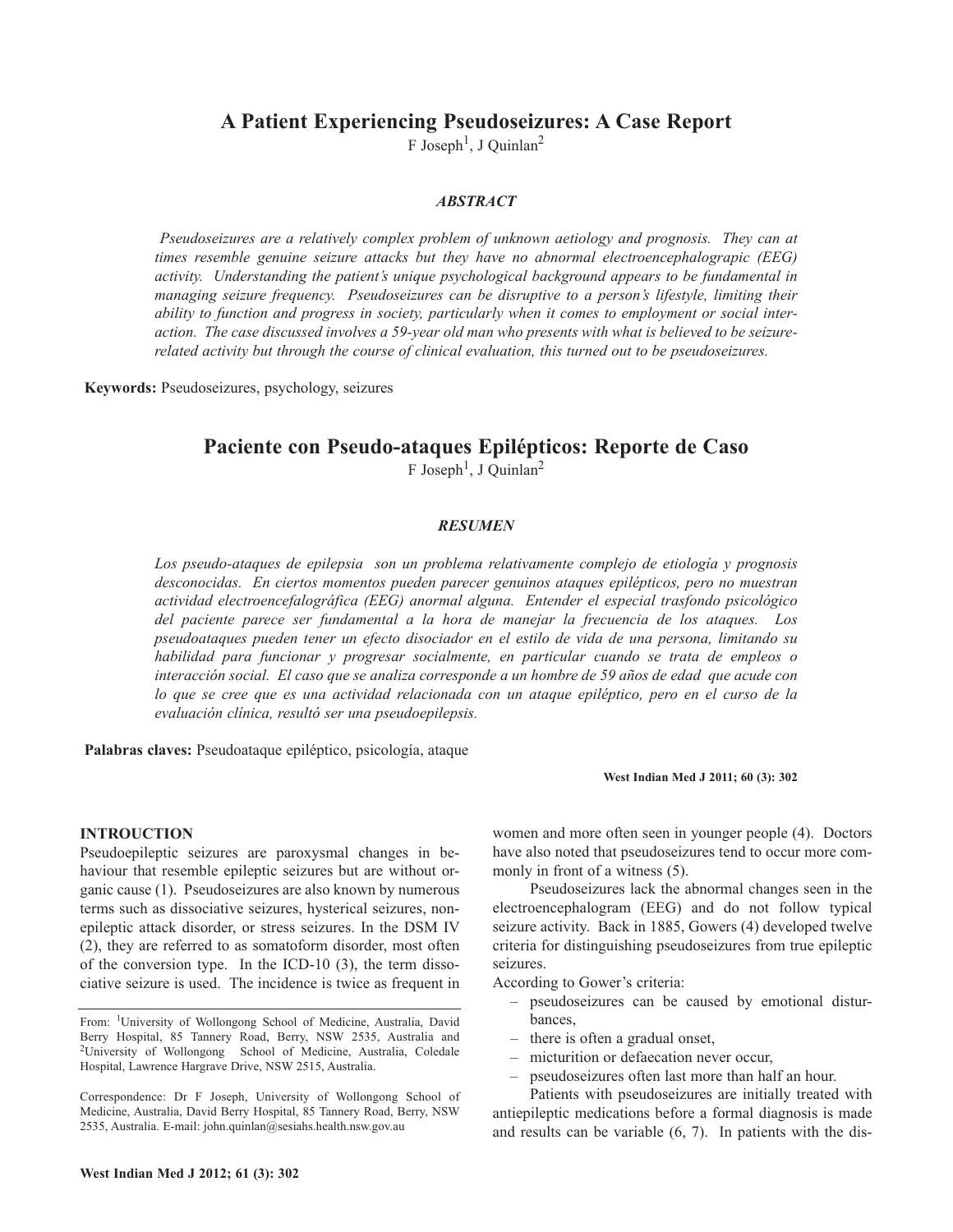order, pseudoseizures have led to unemployment, poor social outcomes and an increased cost to the health system (6).

## **CASE REPORT**

A 59-year old man was treated in the emergency department with what was initially diagnosed as a hypoglycaemic seizure. He was brought in by ambulance after experiencing seizures in front of a friend. Based on the witness' description, they were tonic-clonic type seizures lasting five minutes with the patient conscious throughout the event. He was noted to have a blood sugar level (BSL) of 2.5 mmol/L and is a known diabetic on insulin. He has not had any previous hypoglycaemic episodes, his last  $HBA_{1C}$  six months ago was 5.0% and he was apparently compliant with his diet and insulin (long acting insulin glargine; trade name: Lantus). According to the patient, he had a cerebrovascular accident in the past, approximately two years ago and had experienced some seizure episodes, but was not on any medication as he stated that he had not sought medical evaluation. Details of his previous stroke were not available from his medical record and no previous computed tomography (CT) images were available. There was no other significant past medical history.

He was reviewed by the neurology team because he had several seizures on the ward, and was unsteady on his feet with occasional bouts of dizziness; his physical examination was normal with no neurological deficits noted at the time of his examination; his brain CT and other investigations including a full blood work-up, postictal prolactin testing and EEG were normal with no evidence of any previous stroke noted on CT. Based on the ward documentation and description of seizures as mentioned earlier and the investigation results, the neurology team was able to confirm that he did not have actual seizures and instead diagnosed him with benign positional vertigo based on the history of dizziness, nausea, positional onset and short duration of symptoms; the Dix-Hallpike test and Epley manoeuvre were done but did not provide any conclusive results. He was started on regular prochlorperazine with some improvements in symptoms noted. His BSL was stable during his acute inpatient admission. He was not started on any antiepileptic medications before his transfer to our rehabilitation unit.

The rehabilitation goals were to improve his mobility and safety, organize a psychological review and to monitor and maintain his medical stability. It was noted on the ward that he would have pseudoseizure episodes when he encountered stress or anxiety. For example, when he found out his wife was to undergo a biopsy for a breast lump, he experienced more pseudoseizure episodes. These episodes were self-limiting, lasting between five to fifteen minutes, they might be tonic-clonic type activity or just the twitching of his arm and they always occurred in front of someone. There was no loss of consciousness or sphincteric disturbance noted. The rehabilitation doctors ensured all his questions were addressed and all medical issues were reviewed regularly. The multidisciplinary team was briefed on how to approach him in a positive manner without preconceived judgments and to take all seizure episodes seriously. His assessment of mobility and safety included a medical physical examination, physiotherapy assessment (Berg's Balance test, Time Up and Go test *etc*) and occupational therapy functional assessment; all of which had no significant deficits.

The patient freely admitted that the stress and anxiety that he experiences has grown progressively worse over the last few years, alongside a marked increase in seizure frequency. He was reviewed by the rehabilitation psychologist, who discussed the warning signs of any seizures and how to monitor them. He was aware of the psychological component to these seizures and was keen to work on strategies to overcome them.

In further reviews, he discussed his childhood experiences, and the development of dysfunctional beliefs related to his parents' high expectations of him. This formal conditioning led him to aim high and please others, the failure of which leads to anxiety, which in turn triggers his pseudoseizures. Part of his treatment involved educating him about the panic cycle, and helping him to develop coping strategies for upsetting thoughts and anxiety episodes. Ideally, a greater understanding of the panic and anxiety process will help the patient to better control his thought processes, and therefore lessen the frequency of his pseudoseizures.

A psychiatric review supported the psychologist's management strategy, and concurs that the patient's childhood experiences may have amplified his current problems. There will be no further input from their point-of-view, although if circumstances change they may become involved once more.

He was discharged with the aim of seeking private counselling services and avoiding the hospital system as much as possible, in order to downplay the sick role as suggested by the psychologist. He had improved from a mobility point-of-view with almost no seizure activity in his last few weeks in hospital. He will be followed in the rehabilitation outpatient clinic to monitor his medical issues as well as review his fitness to find employment and gain driving skills.

### **DISCUSSION**

While we do not understand the specific pathology or triggers of pseudoseizures, we still need to appreciate that it can be a debilitating problem. Although there is a significant correlation between psychiatric problems and pseudoseizures, there is no clear mechanism to show cause and effect. There is a pattern of psychiatry co-morbidity such as somatization, anxiety, phobic anxiety, interpersonal sensitivity and depression (1). This is consistent with the data in other related literature (5, 7, 8).

Dissociative disorder appears to be the fundamental psychiatry disease associated with pseudoseizures (1). There are several key criteria that link dissociative disorders and pseudoseizures, such as severe psychological trauma (espe